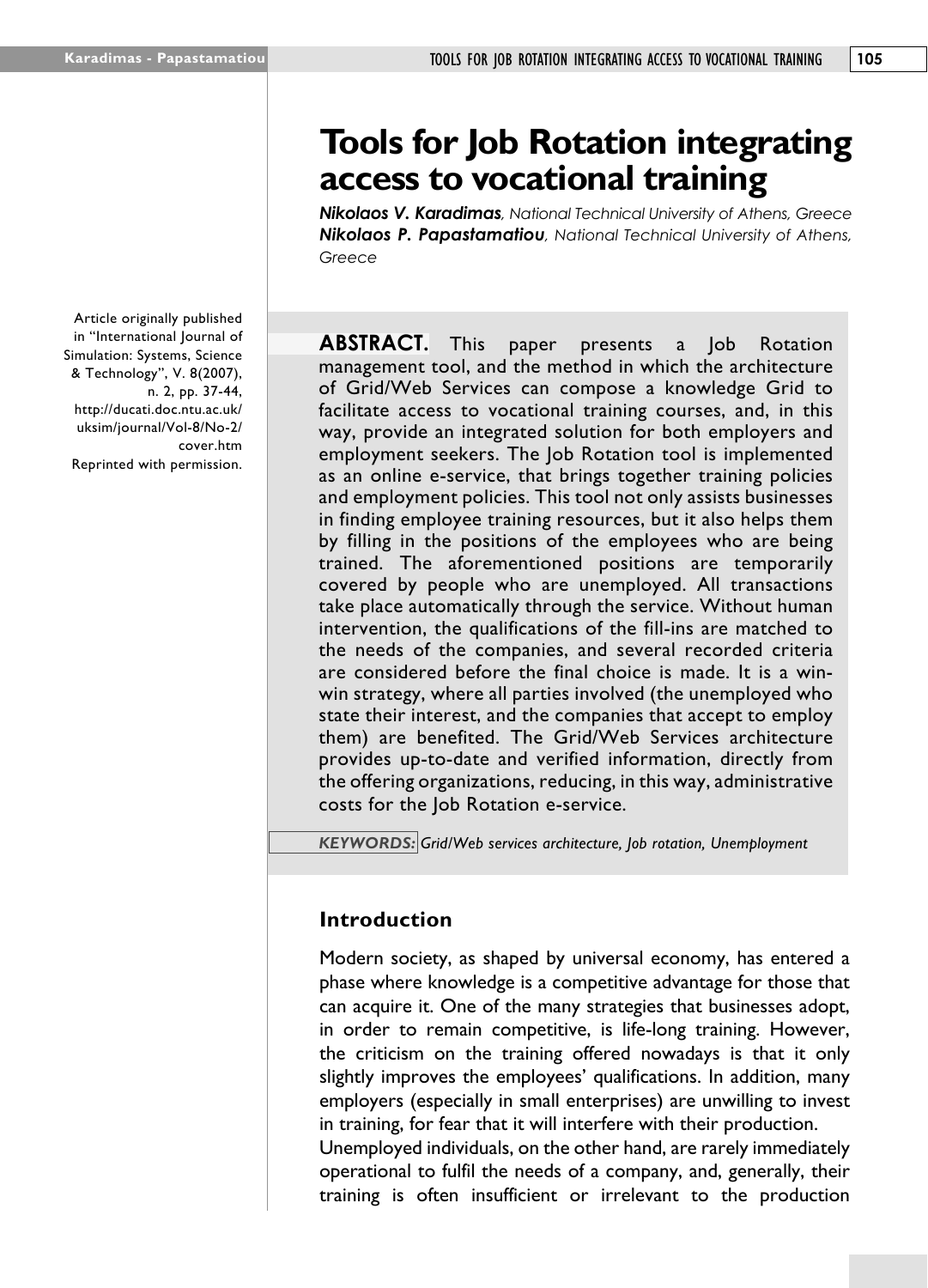procedures of many established companies.

In order to assist companies to overcome these obstacles, and proceed to re-skilling their employees, as well as to help unemployed individuals enter the labour market, the Job Rotation e-service presents an online service. The Job Rotation model is a matching tool that replaces departing trainees with unemployed individuals who have stated an interest. The model is accompanied by a search and advice module, that matches the needs of the company with the proper vocational training offered.

Job Rotation provides the unemployed with on-the-job training, while they replace training employees in companies. Simultaneously, companies are offered the choice of presenting their employees with the opportunity to promote their skills and education, and become valuable assets to their employers, without risking production. The Job Rotation e-service (implementing the Job Rotation model) is a tool that helps low-skilled people enter the labour market, and obtain real work experience. Moreover, by filling in those positions, the tool enables companies to enhance their employees' skills, without holding up production.

In addition to the aforementioned benefits, the integrated Grid/ Web Services Job Rotation system has the additional advantage that it offers up-to-date information on training courses, tailored to the needs of the employees, and their companies.

The innovation of the system is the implementation of the Job Rotation model, and its integration into Grid and Web Services technologies. To the best of the authors' knowledge, no similar Job Rotation e-service has been so far implemented in Europe, though other possible formulas for replacement exist, such as temporary employees or subcontracting.

The main advantages of the system introduced is that it brings together all parties involved (unemployed individuals, companies, employees, and training institutions) and attempts to motivate them to participate in rotations, by planning and co-ordinating the agreed substitutions. However, this can only be achieved by offering up-to-date information to the companies on vocational training courses that are suitable to their needs. The Grid/Web Services solution benefit is that it offers access to a wide range of vocational training courses, which are directly derived from the training institutions. In this way, companies are able to select among several courses, following the advice provided by the system, as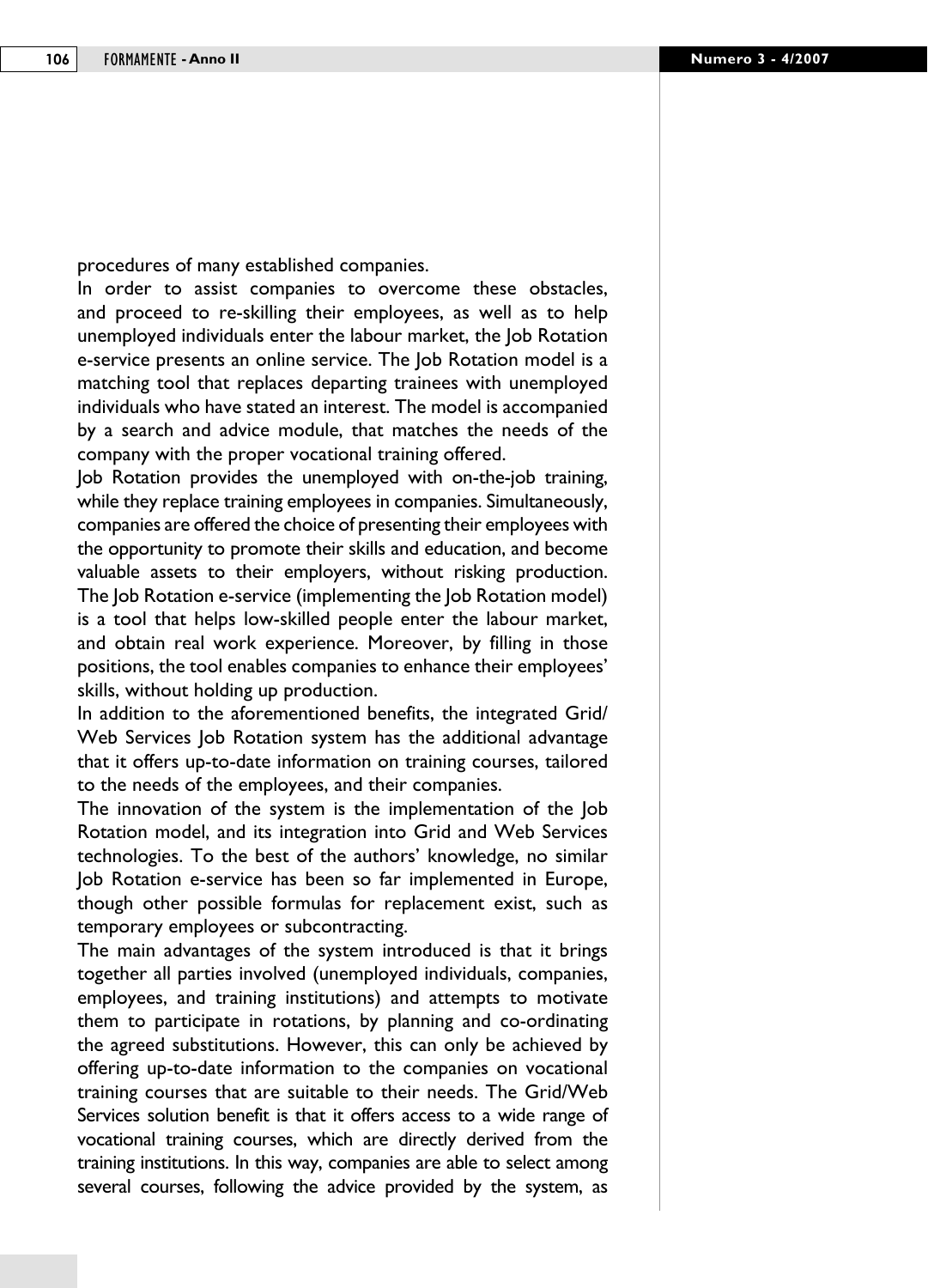to which courses are more appropriate for their needs. The Grid/ Web Services architecture is an independent platform that integrates information from different organizations offering vocational training. The rest of this work is organized as follows: Section 2 presents literature relative to the context of the application, as well as the definition of Job Rotation and the Job Rotation e-service; Section 3 describes the architecture and the technology involved in the proposed environment; Section 4 presents the integration of the Grid/Web Services into the Job Rotation model; Section 5 presents some initial results; finally, Section 6 summarizes, concludes and outlines further work.

# **Relevant work and methodology**

#### *Relevant work*

Job Rotation is a widely spread model and there are many relevant projects, implemented mostly in Scandinavian countries. Job Rotation is related to training and employment policy. For this reason, projects including the application of the Job Rotation model are credited under the ADAPT program (ADAPT, 2006) and, more recently, under the EQUAL program. The EQUAL Initiative is a laboratory for new ideas, within the European Employment Strategy (EQUAL, 2007).

In the years 2002-2004, the project *SOS-MX* (AMU Nordjylland, 2003) has found innovative ways to achieve equal distribution of genders in recruitment, especially for workers in the social and health sector. In addition, the project established equality strategies as mainstream policies, by means of plans and tools developed, which promoted the elimination of gender inequalities and, at the same time, rectified recruitment difficulties in this sector.

During the same period, the Vasco da Gama project (Oxford Insight A/S, 2003) developed and identified examples of new forms of good practice, in the interplay between immigrants or refugees, enterprises, and agents in change within the public sector, to secure the best opportunities for integrating immigrants or refugees into the Danish society, tough employment in private and public enterprises.

Finally, the project *Faktor 2007* (AMU-Center Nordjylland, 2006), which started in 2005 and continues to this day, aims to strengthen the care and welfare areas, in order to effectively face the dramatic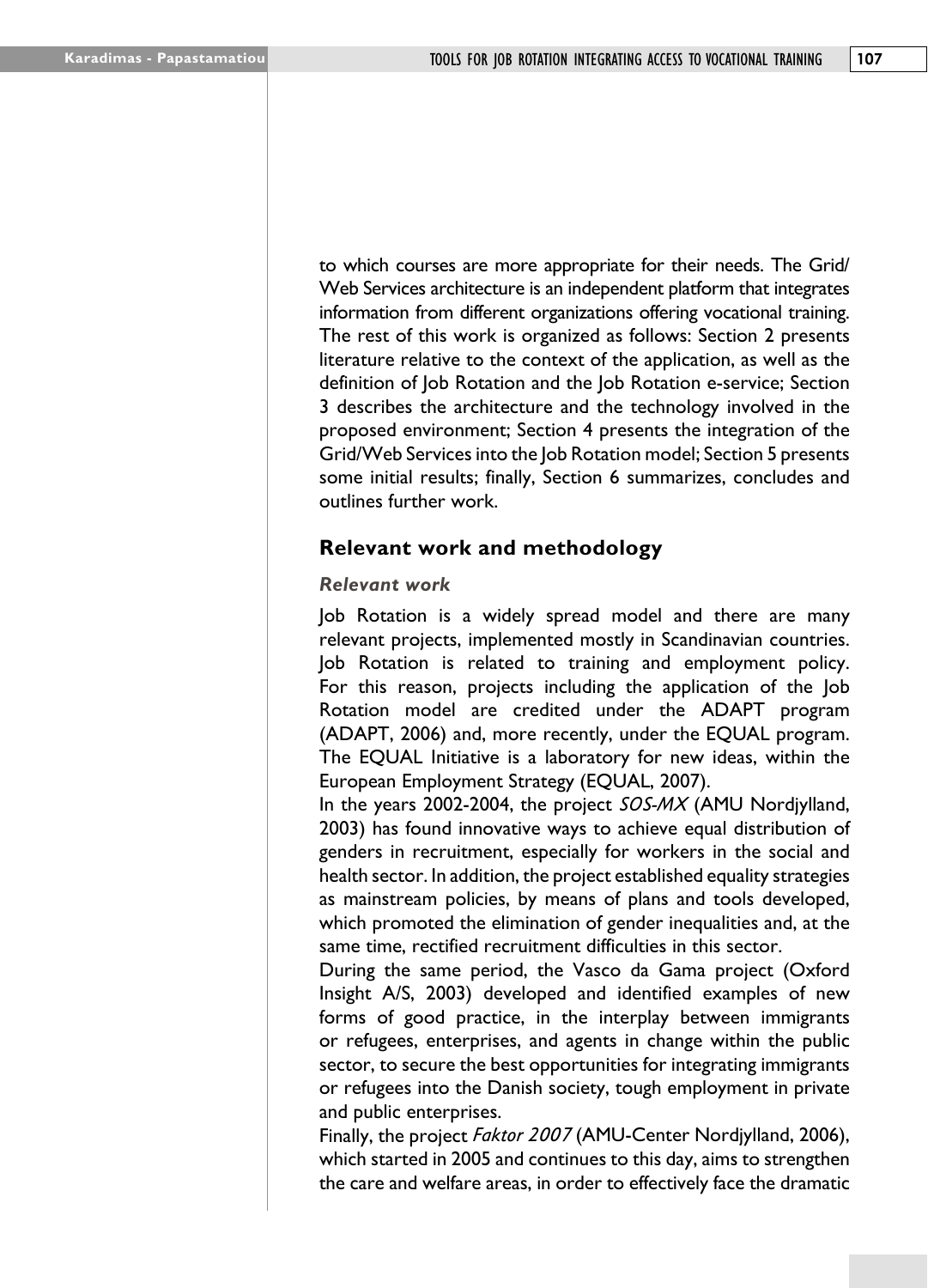changes in the field. The basic assumption is that focusing on adjusting the uneven gender proportion of labour in the sector will create the conditions for positive dynamics in the transformation process. As far as the current research work is concerned, there is no Job Rotation e-service in Europe, involving Grid/Web Services technology in its architecture and/or being capable of providing up-to-date information on vocational training offers.

#### *Job Rotation*

Job Rotation is a tool that promotes both training and labour market activities. It provides employees with paid leave to participate in supplementary training, while they are being replaced in their jobs by unemployed people, who in turn receive a period of on-the-job training (Janssens, 2001). Figure 1 shows a very simple example of a Job Rotation model.



Further than this definition, other forms of the Job Rotation model are recorded, like rotations of the employees between job positions inside a company (Eriksson, Ortega, 2004). Moreover, this paper deals with the Job Rotation model that replaces employees, who temporarily depart for training reasons, with trained unemployed. One of the most important elements of Job Rotation is that it offers many advantages to parties involved employees, employers, syndicates, unemployed individuals, and

Figure 1. A simple example of a Job Rotation model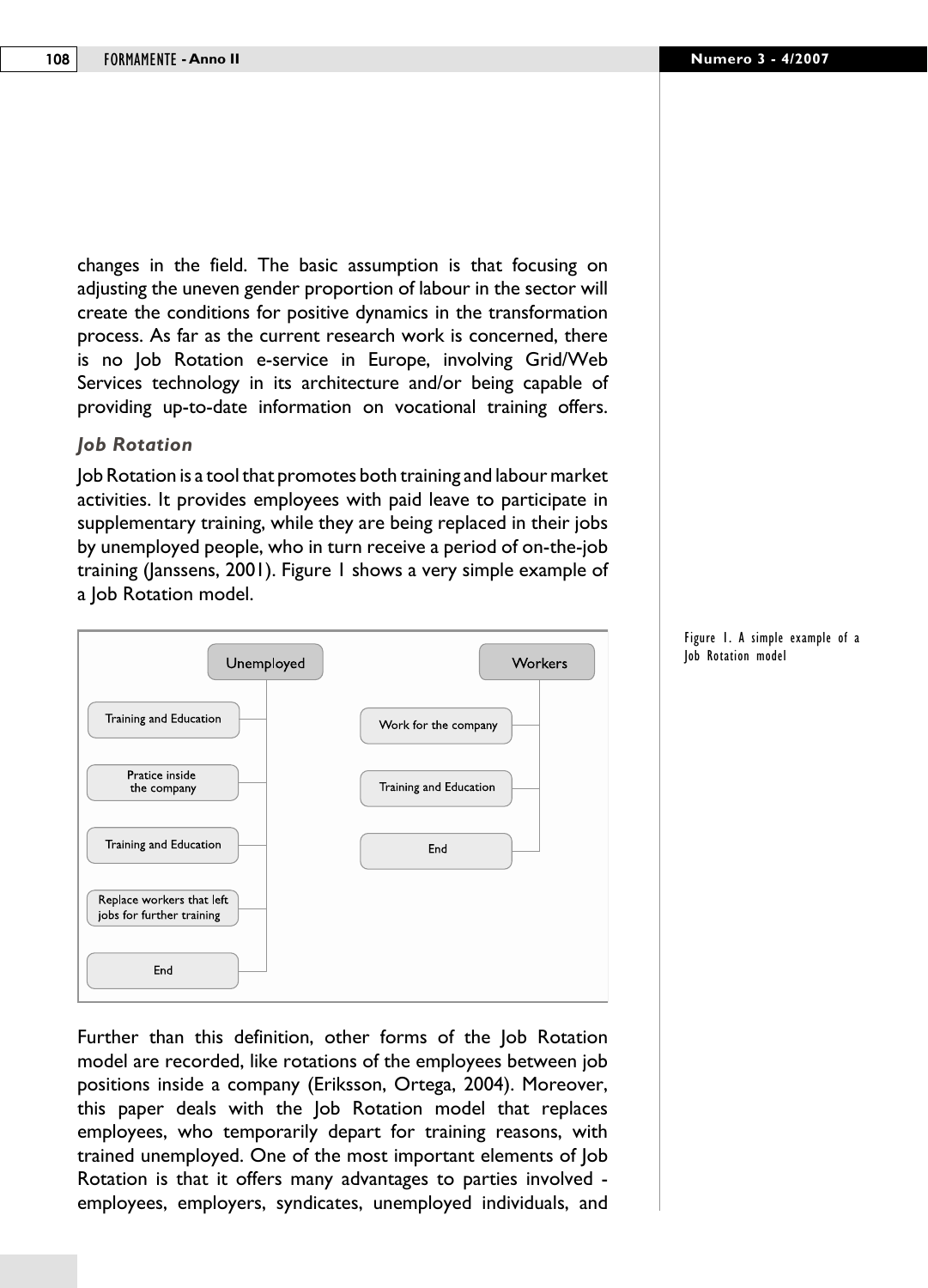modulation authorities, in the market and society.

Today, through governmental incentives for employment, huge funds are spent on passive policies that should become energetic. The idea of Job Rotation offers opportunities not only to companies, but also to unemployed and first-time job seekers. It is an energetic measure for fighting unemployment, while, at the same time, it refreshes the existing personnel of the companies, offering them improvement in quality, and greater productivity through proper re-skilling. According to *An Employer's Guide* from WEA (WEA Job Rotation, 2007), more than 3.000 companies all over Europe have participated in Job Rotation. Almost 90.000 employees have received training and 20.000 unemployed people have been trained as substitutes and re-entered employment. By improving companies' capacity to offer life-long learning to their employees, and offering precious real work experience to

unemployed people, the Job Rotation service brings together the interests of employers, employees and unemployed individuals. Job Rotation has been described as a win-win strategy, where all parties involved are benefited (Job Rotation, 2003).

Job Rotation in general:

- boosts company productivity by increasing quality, and allowing them to adapt more easily to technological changes.
- improves employability by educating the unemployed to real market needs, and offering them invaluable job experience.

#### *The Job Rotation e-service*

The Job Rotation e-service (Figure 2) deals with the management of the Job Rotation activities. On the one hand, it substitutes SMEs' staff with trained unemployed individuals, and, on the other hand, it suggests and offers training courses for the same staff. The e-service coordinates, monitors and reports on the achieved rotations.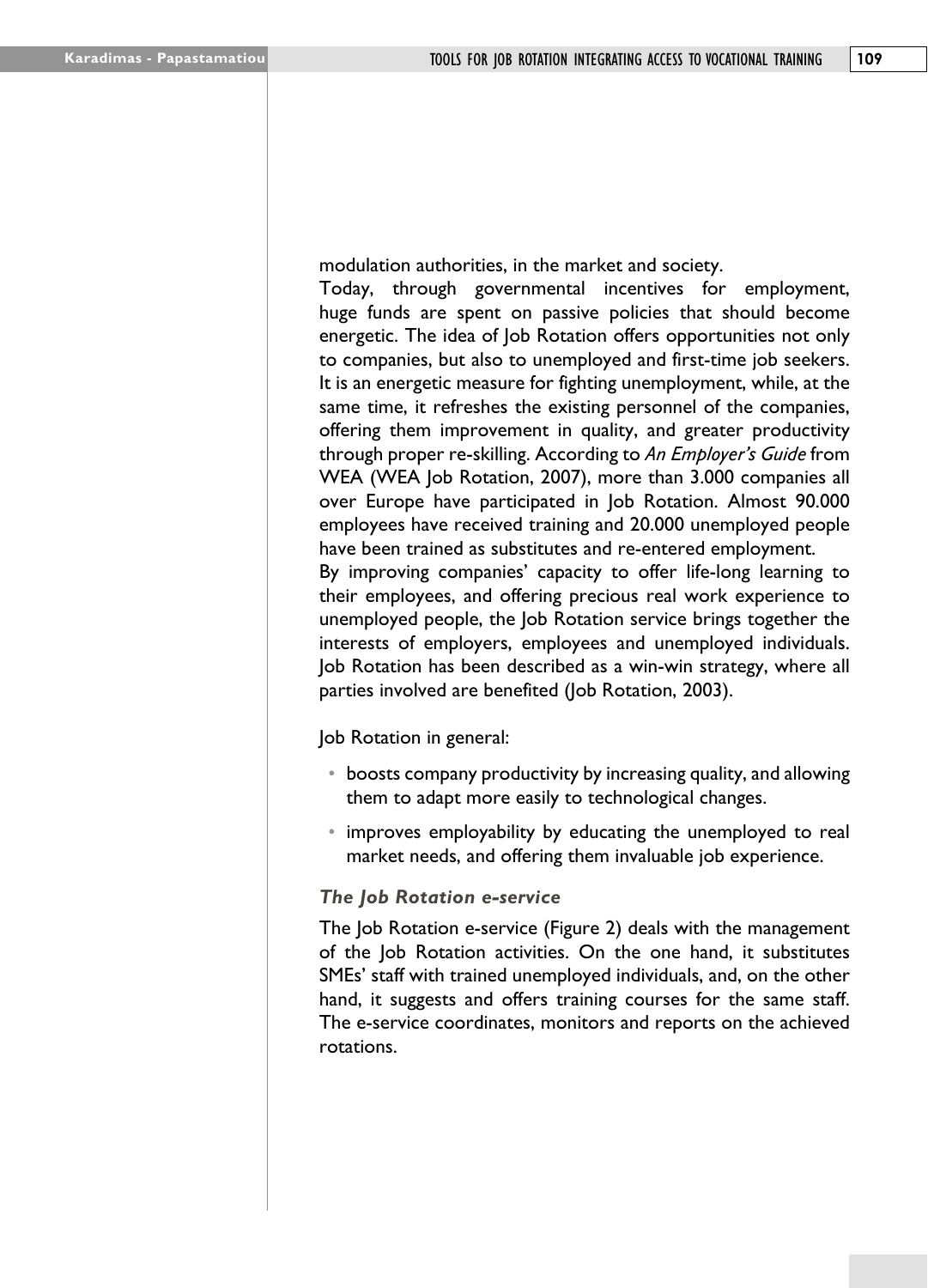



The enterprise uses the e-service to submit the full description of the Job Rotation vacancy offered, the applicable working sector that the position is related to, the area where the enterprise premises are located, the required level of experience of the unemployed, his/her characteristics, the first and last date of the rotation, special training that should be followed before the acquisition of the job position, work schedule, the address of the job place, and the salary offered for this period.

The unemployed individual, on the other hand, uses the e-service to build a work profile, selecting from a list of available working sectors the ones that are suitable for him/her, the area he/she is interested to work in, educational information, and other parameterized data that will facilitate the system to make the best matches. Anyone can understand the difficulty and cost required, in order to administrate such a service, due to its complexity and the number of different users involved:

**• SMEs and micro enterprises:** the concept of the system is directed towards providing specialized Job Rotation services from a wide pool of training subjects and unemployed. This is not restricted to SMEs, but any company interested in training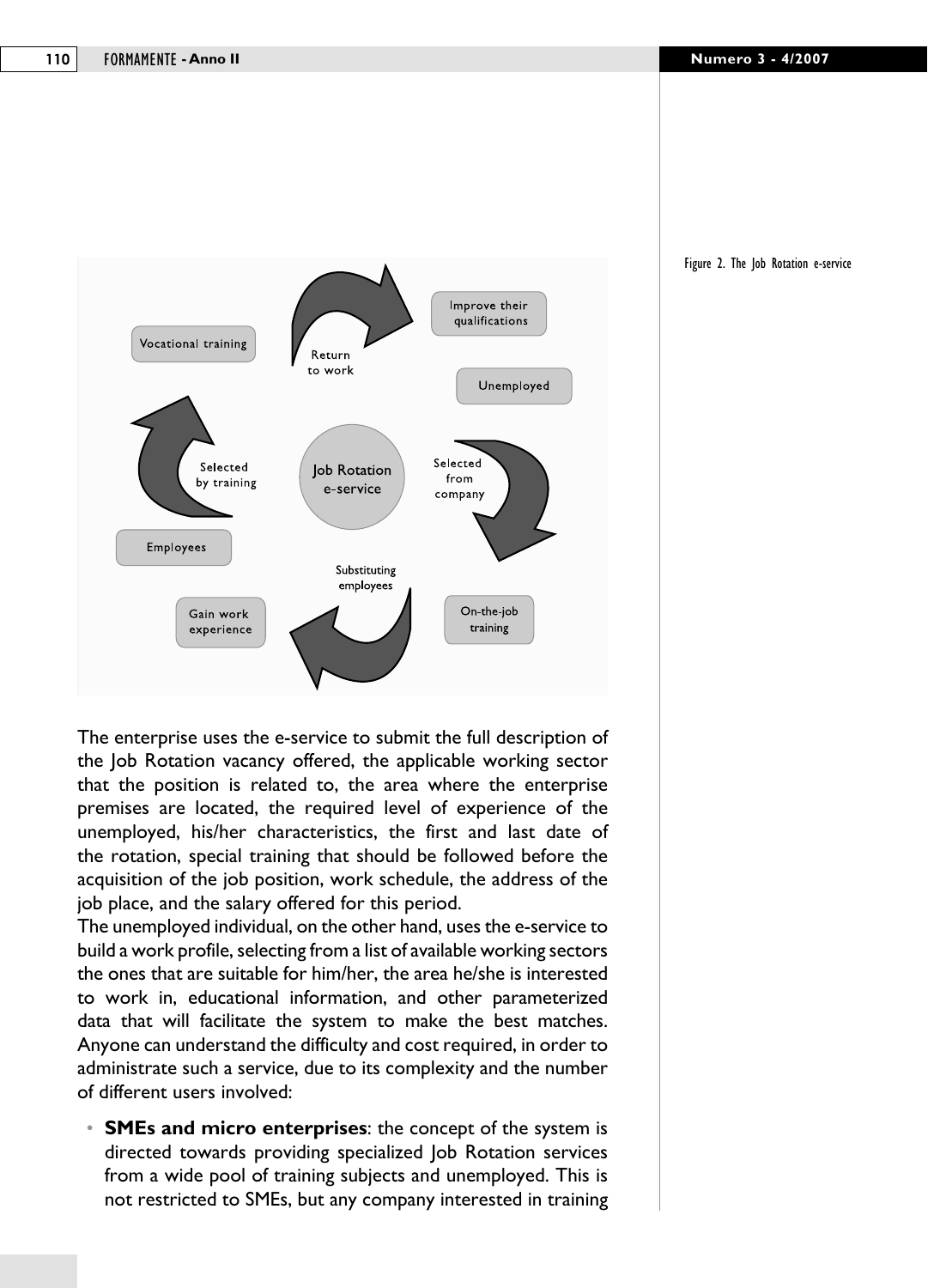their personnel, and replacing them while they are trained, can participate.

- • **Unemployed**: the unemployed are given a chance to work part-time, or even on a regular basis, by covering the vacancies created by the training needs of companies, in order to maintain competitiveness for their employees and firm.
- **First-time job seekers:** these are young people, who have considerable difficulty in entering the labour market. The system deals with this problem by integrating these people into a real working environment, while counteracting their potential devaluation of their skills and competences.
- **Training organizations:** this category of users involves universities offering postgraduate studies, colleges, and other private training institutions, which offer specialized education to SMEs' employers, and proper education to unemployed, in order to be flexible, and ready to fill the vacancies created.
- **System's experts**: these experts play a very important role in the system, since they have up-to-date and profound knowledge of the market. They analyze each case individually, and advice the SMEs' managers or Human Resource Departments on the training courses that are available and suitable to their enterprises. Of course, if the SMEs have already decided the training that their employers should obtain, the role of the system is reduced to finding the proper unemployed individuals to replace them.

This is the reason why this work seeks to exploit the benefits of the Grid/Web Services technology for minimizing administration costs, and maximize efficiency of the Job Rotation e-service.

# **Architecture and technology**

#### *Service architecture*

The front end of the Job Rotation service is divided into two sections: the public informative section, and the restricted access to Job Rotation services. The data manager module acts as a regulator of the knowledge, and allows or restricts access to data, in accordance to the security policy of the Web server module's security manager. Transactions are made with the use of XML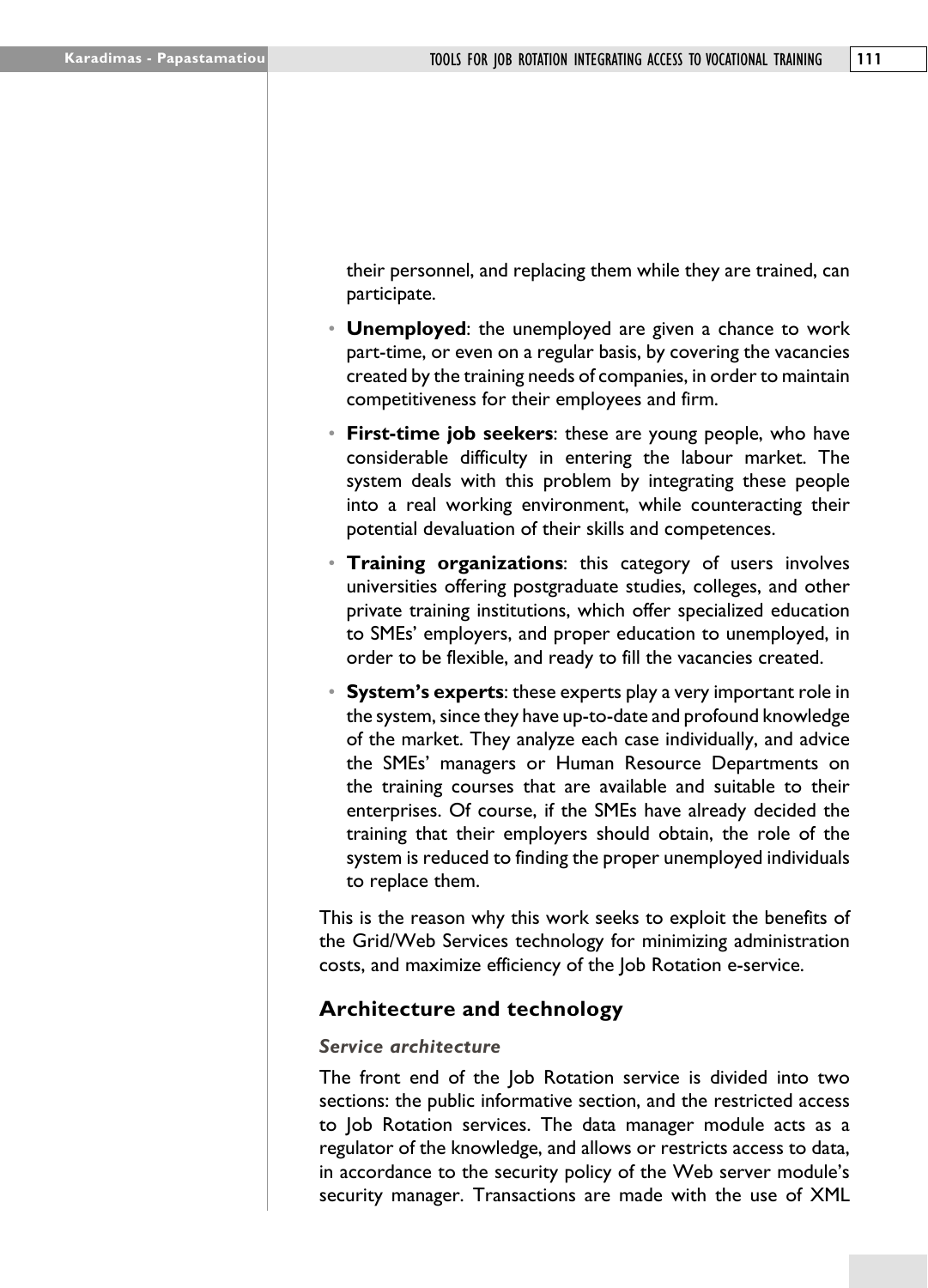documents, while the knowledge management system allows the management of any type of files.

The Web server module is the TCP/IP network engine of Job Rotation, and a data storage system. In addition, this module deals with issues, such as user rights and RDBMS. The Web front end has a user-friendly GUI, that enables users to access information and knowledge, regarding Job Rotation offers. End users communicate with the system through the HTTP protocol, and with SSL sessions, if secure connections are required. The front end communicates with the Web server through ASP pages.

The system uses the state-of-the-art Internet technologies and protocols, for the development and presentation of the Web portal, as well as communication of its components. The main set of technologies utilized is:

- • **Presentation layer**: developed in HTML and HTML forms. In order to improve the presentation's level efficiency and attractiveness, and also allow offline work, HTML pages have been enhanced with programming units, written in JavaScript, and executed locally by the user's browser.
- • **Application layer**: the application logic that is included in objects (components), written in Visual Basic or C++, running into the environment of the Windows 2003 Server. The intermediate between the user interface (Web pages and forms) and the application logic (the components) are the Active Server Pages (ASPs). Each ASP is an individual programming unit, written in a scripting language (for example, VBScript or JavaScript) and executed by the Microsoft Web server Internet Information Server (IIS). ASPs can be referenced by the user interface (for instance, a browser) as any other normal HTML page. Upon request, the ASP is executed by calling the proper components, assembling the output (in XML or directly to HTML) and sending this output to the client who made the request. Components and ASPs can be distributed across different application and Web servers, respectively, improving the application scalability, when new users are added.
- • **Data layer**: the data layer has been developed in the Microsoft SQL Server 2000. SQL Server 2000 is an integrated RDBMS providing management of many different types of data (structured information, binary large objects etc.). Changes to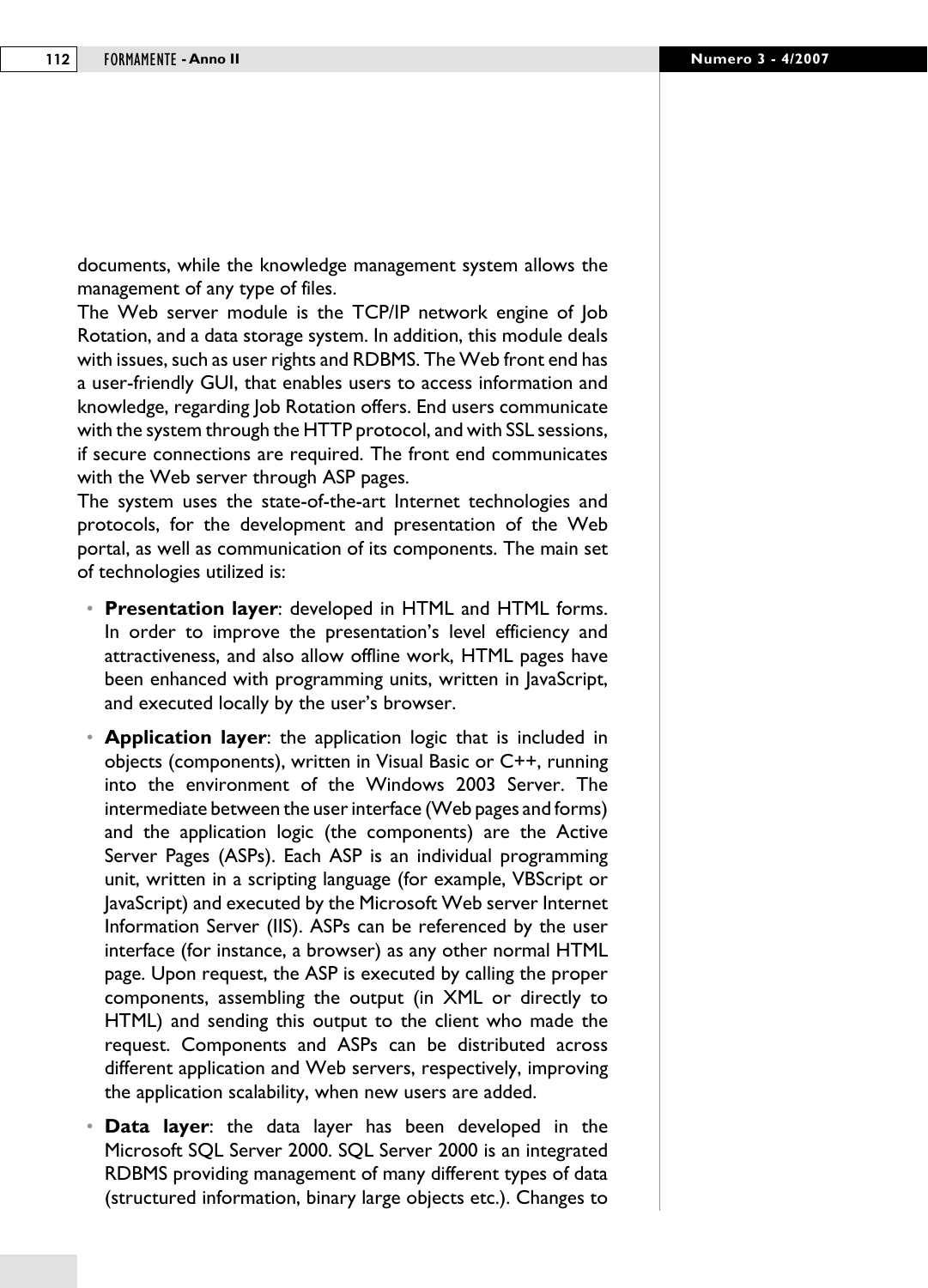the data are made by stored procedures, which ensure that no unsafe changes are made. Microsoft IIS with Web classes is used to organize the presentation of the data - selecting what to display, creating the HTML pages, and invoking stored procedures, according to commands conveyed by the user.

As a platform for the development of the service, the .NET Framework has been used, an application model, and a number of main technologies for the simplification of the development and the future exploitation of available XML services. The Microsoft .NET Framework (Figure 3) offers the necessary infrastructure for the development of XML services, that are visible to the programmers and the external users.



The .NET Framework exploits the best elements of the COM (the Component Object Model of Microsoft) and combines them with the best elements of the Loosely Coupled XML Web Services. The result is a dynamic Web components system, that offers scalability, security and reliability.

The objective of the Microsoft .NET Framework is to ease the development of Web applications. It is constituted by the following three modules:

## Figure 3. The .NET Framework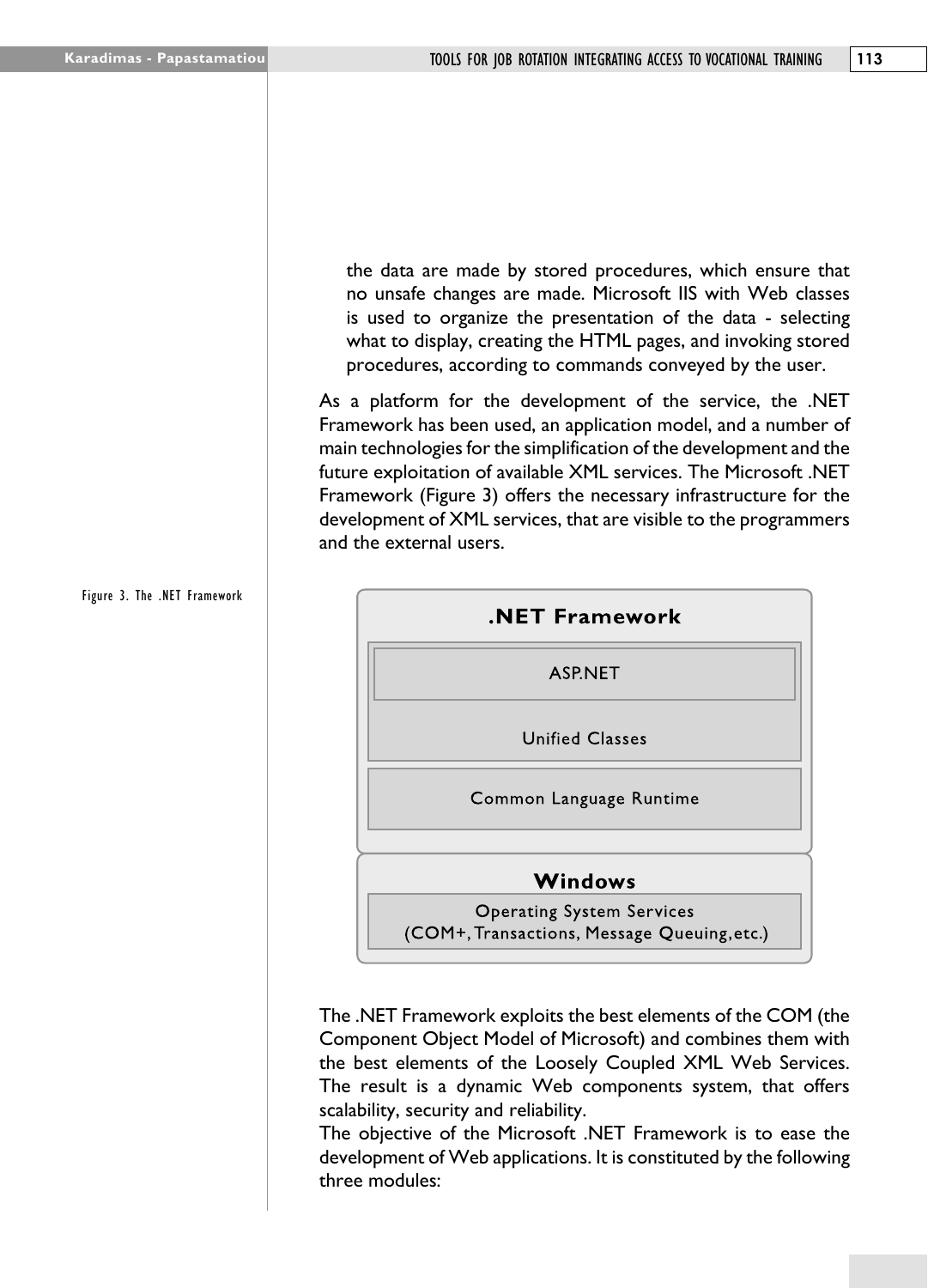- The Common Language Runtime (CLR)
- • A hierarchical set of class libraries
- • A version with Microsoft Active Server Pages components, called Microsoft ASP.NET.



The CLR (Figure 4) is created over the services of the operational systems. It is responsible for the execution of the application, and it ensures all application assemblies, manages the memory, secures the integration of the language, and so on. It is also responsible for the runtime of all those services that facilitate the production of code, while it improves the reliability of the application. Figure 5 shows the architecture of an e-service.



Figure 4. The CLR module

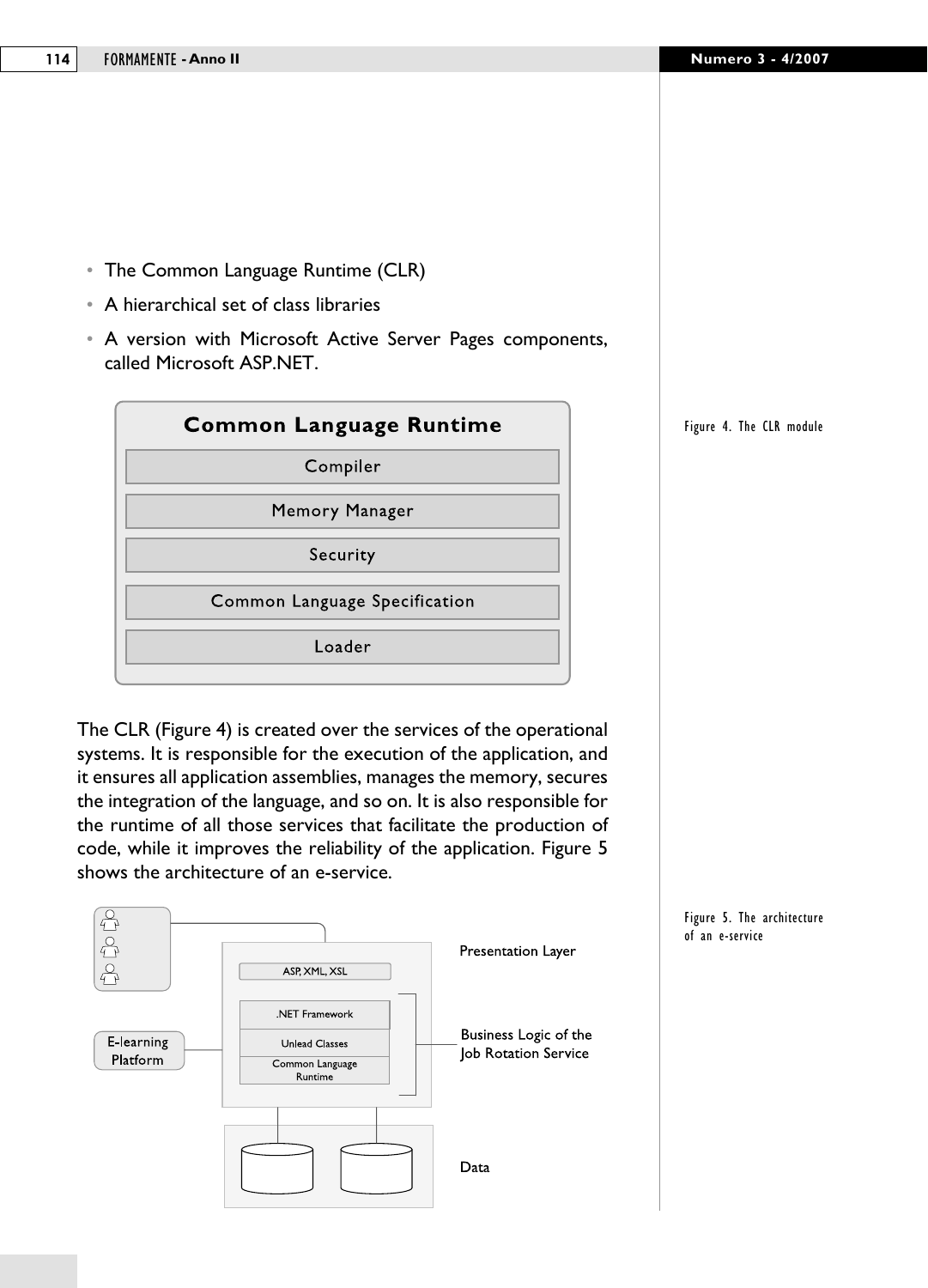#### *Grid technologies*

Grid technologies support the sharing and coordinated use of diverse resources in dynamic "virtual organizations" (VOs) that is, the creation, from geographically and organizationally distributed components, of virtual computing systems, that are sufficiently integrated to deliver desired Quality of Service (QoS) (Foster et al., 2001).

The Grid idea emerged initially as a model that combines the resources of many separate computers, connected by a network (usually the Internet) to solve large-scale computation problems.

Web Services, as a new, interoperable and effective way to provide functionality over the Internet, caused a new centre of attention to the Grid technology, to Grids build on Web Services (Grid/ Web Services).

Following this approach, a Grid can be defined as a layer of networked services, allowing users single sign-on access to a distributed collection of compute, data and application resources (Gannon et al., 2002).

The above led to the development of The Open Grid Service Architecture (Foster et al., 2002) that defines standard mechanisms for creating, naming and discovering transient Grid service instances, provides location transparency and multiple protocol bindings for service instances, and supports integration with underlying native platform facilities.

The Open Grid Services Architecture also defines, in terms of Web Services Description Language (WSDL) interfaces and associated conventions, mechanisms required for creating and composing sophisticated distributed systems, including lifetime management, change management and notification.

#### *Web Services*

The term Web Services describes an important emerging distributed computing paradigm, that differs from other approaches, such as DCE, CORBA, and Java RMI, in its focus on simple, Internet-based standards to address heterogeneous distributed computing. Web Services define a technique, describing how the software components can be accessed, as well as methods for accessing these components, and discovery methods that enable the identification of relevant service providers. Web Services are programming language - programming model - and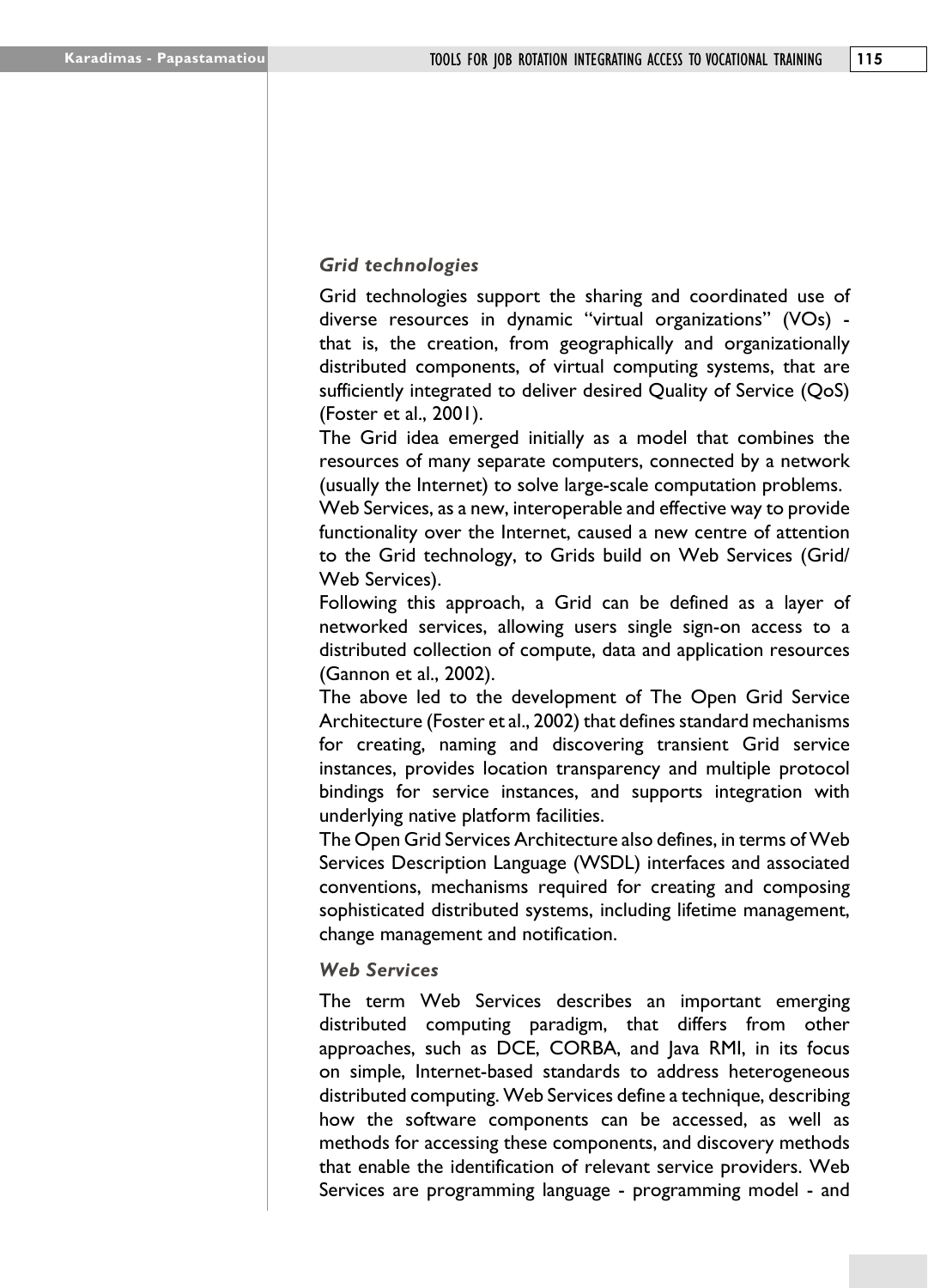system software-neutral (Foster et al., 2002). Web Services (Figure 6) interact with applications, consuming them by exchanging messages in Simple Object Access Protocol (SOAP) format, while the contracts for the message exchanges that implement those interactions are described via WSDL interfaces (W3C Working Group Note, 2004).



#### Figure 6. Description of a Web Service

# **Integration**

The integration of the Web Services, offering access to vocational training courses to the Job Rotation system, is accomplished through a Grid/Web Services architecture (Figure 7). The Web Services, constituting the Grid, are custom-made for Job Rotation purposes, performing a specific set of operations that offer, upon user request, up-to-date information on available Vocational training courses from different training organizations.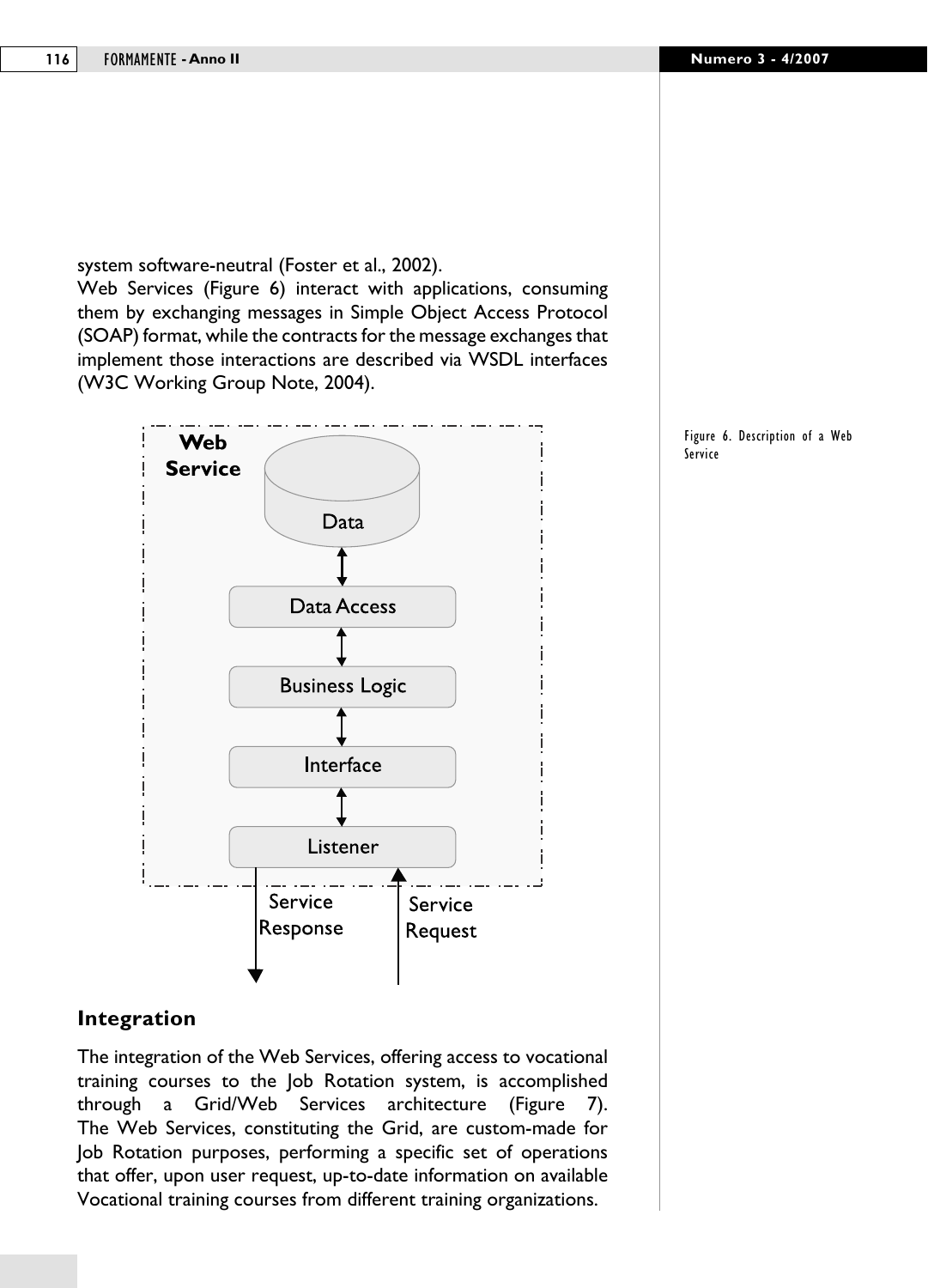In order to set up this architecture, a Broker is required - machine that will host the Universal Description, Discovery and Integration (UDDI) directory - where all these Web Services under the Job Rotation Grid are registered, setting up a Job Rotation private UDDI registry. A Web Service must be registered to a UDDI directory, in order to be published and reveal its functionality to the world. UDDI is an XML-based standard for describing, publishing and finding Web Services. The UDDI can be hosted in the same server as the Job Rotation e-service or in another server on the Web. Service consumers can then interrogate the broker to locate a required Web Service, and use it to implement a business solution. The Job Rotation e-service acts as one of those service consumers, and uses all the Web Services registered to the UDDI registry.

Setting up the Grid, a Job Rotation specific WSDL (Grid-WSDL) should be developed for each Web Service to comply to. When each Web Service is discovered the Grid-WSDL XML-format protocol helps other systems that need its functionality understand how the interface takes place. WSDL describes how to access a Web Service, and not what the Web Service business logic is.

To utilize the Web Services functionality, a common language between these Web Services should be defined. XML/SOAP messages are used for exchanging information. SOAP is a lightweight protocol, intended to exchange structured information in a decentralized, distributed environment (Gudgin et al., 2003).

XML is the technology used with SOAP messages that form the requests and responses from a Web Service. A client invokes a Web Service by sending an XML/SOAP message, and then waits for a corresponding XML/SOAP response. Because all communication is in XML, Web Services are not tied to any one operating system or programming language.

The content of these messages complies with the general known standard describing Metadata for Learning Objects. Learning Object Metadata (LOM) is a common used standard from the IEEE, that can be easily used for communication of information for different learning objects.

Expanding LOM structure and creating Job Rotation-specific vocabularies will be investigated to make the identification of the most adequate vocational training courses more effective.

Finally, an application, that from a single point will give access to all this information from the registered Web Services, will be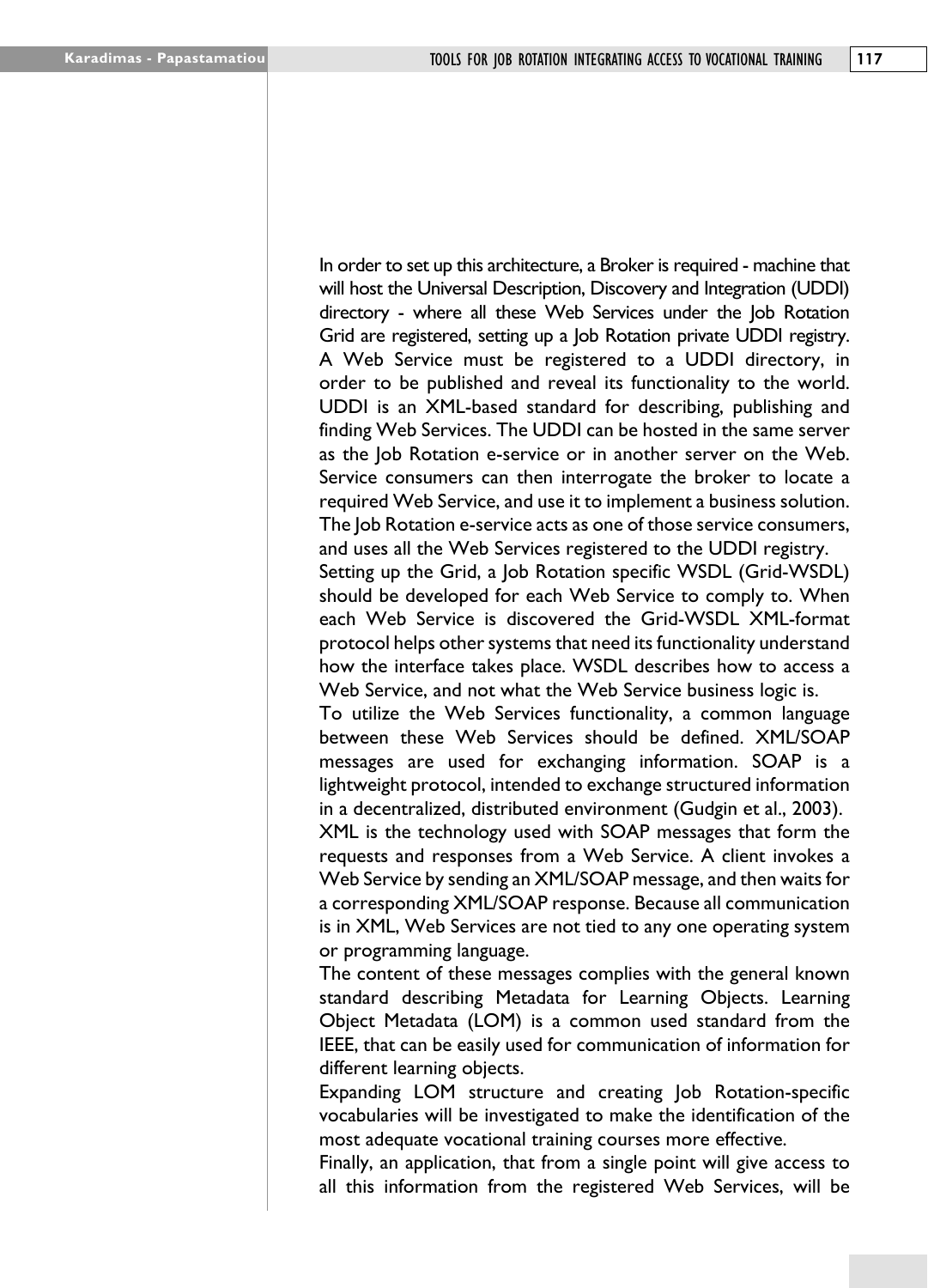developed. The application will enclose a smart search engine, that will communicate with the Web Services subscribed to the UDDI registry, and request information, according to the user needs. The results will be presented to the user, along with more information of the organization offering them. All the nodes described in the Figure 7 communicate with each other through a Transmission Control Protocol/Internet Protocol (TCP/IP).



The advantage of the described architecture is that the pool of available vocational training courses will grow rapidly, as each new organization that desires to join the Job Rotation Grid needs to follow some simple steps, in order to develop and register its own Web Service to the Grid's UDDI. Then, the Web Service will offer, upon request, information for the organization's courses, following the LOM standard.

Administration costs for the Job Rotation e-service are minimized, since the administrator needs to do little more than observing the successful integration of the new Web Service to the Grid.

Figure 7. Description of the proposed architecture Web Service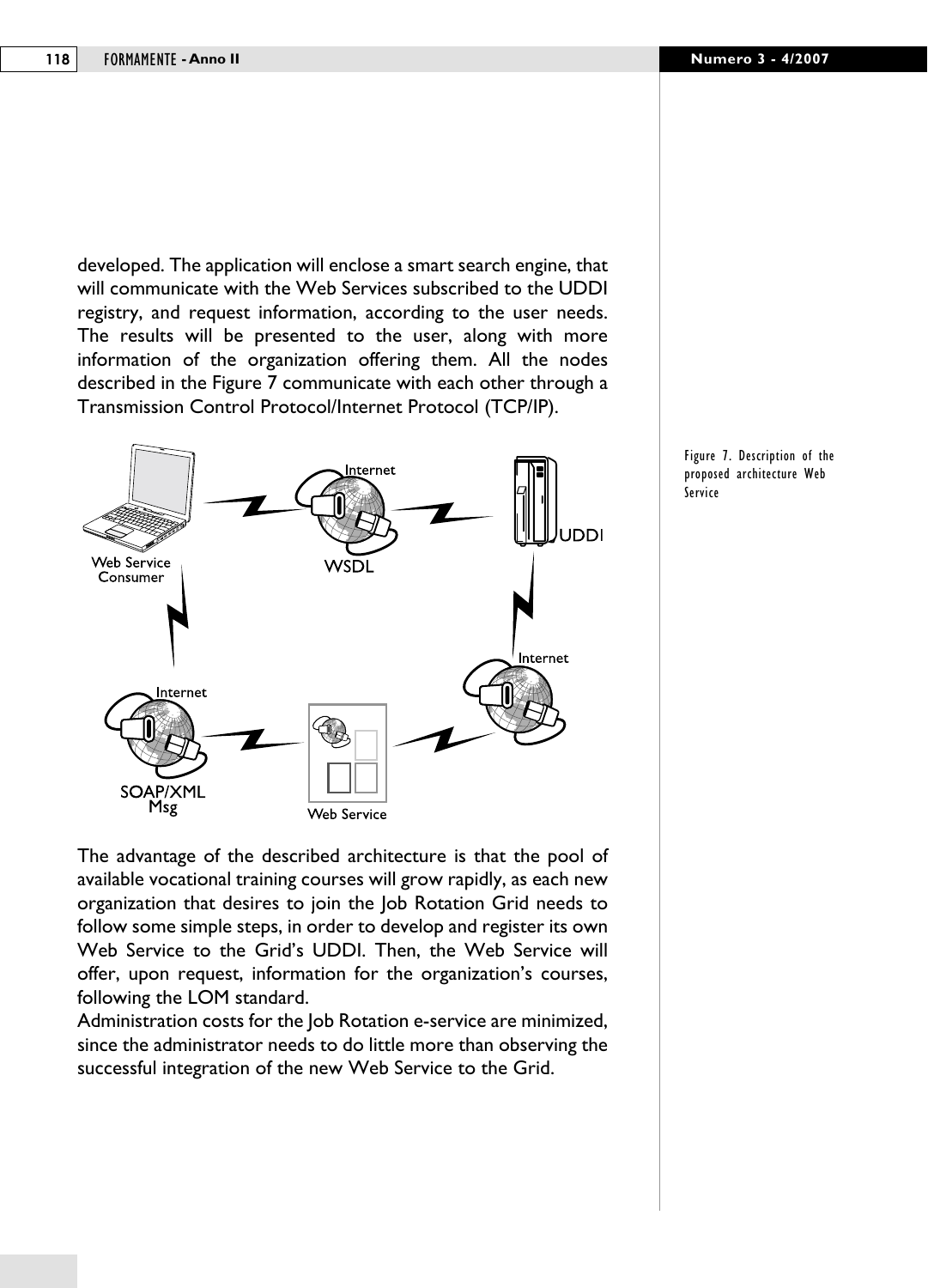# **Results**

The Job Rotation service is a positive and cost-effective way for all parties concerned that:

- offers companies the ability to educate their employees lifelong, replacing them with suitable trained unemployed (re-skilling);
- provides employees with the time margin and the means to be educated, without disturbing their personal lives and work relations (lifelong learning);
- facilitates access to information on vocational training courses from heterogeneous sources;
- combats long-term unemployment by training unemployed, in real production procedures (access to e-learning);
- boosts productivity of SMEs by adopting new business models and organizational structures;
- reduces the gap between the qualifications offered and the qualifications required in the market;
- increases the availability of e-learning services for the unemployed and SMEs' staff.

## **Conclusion**

The Grid/Web Services solution for Job Rotation e-services is a great opportunity to upgrade the role and efficiency of the Job Rotation model. It is a cost-effective and reliable way to offer accurate and up-to-date information on vocational training courses. It is also a great chance for the training organizations to promote their courses, and provide training relevant to the real job market needs. The proposed architecture is easy to implement, open to the integration of more and more Web Services of organizations offering vocational training, and easy to maintain and extend.

Future work that could utilize the advantages of the Job Rotation Grid can be identified in the fields of benchmarking vocational training courses, monitoring of the efficiency of vocational training, measuring the connection of the training offered to the real demands of the production, and to the creation of composite training courses from several training organizations.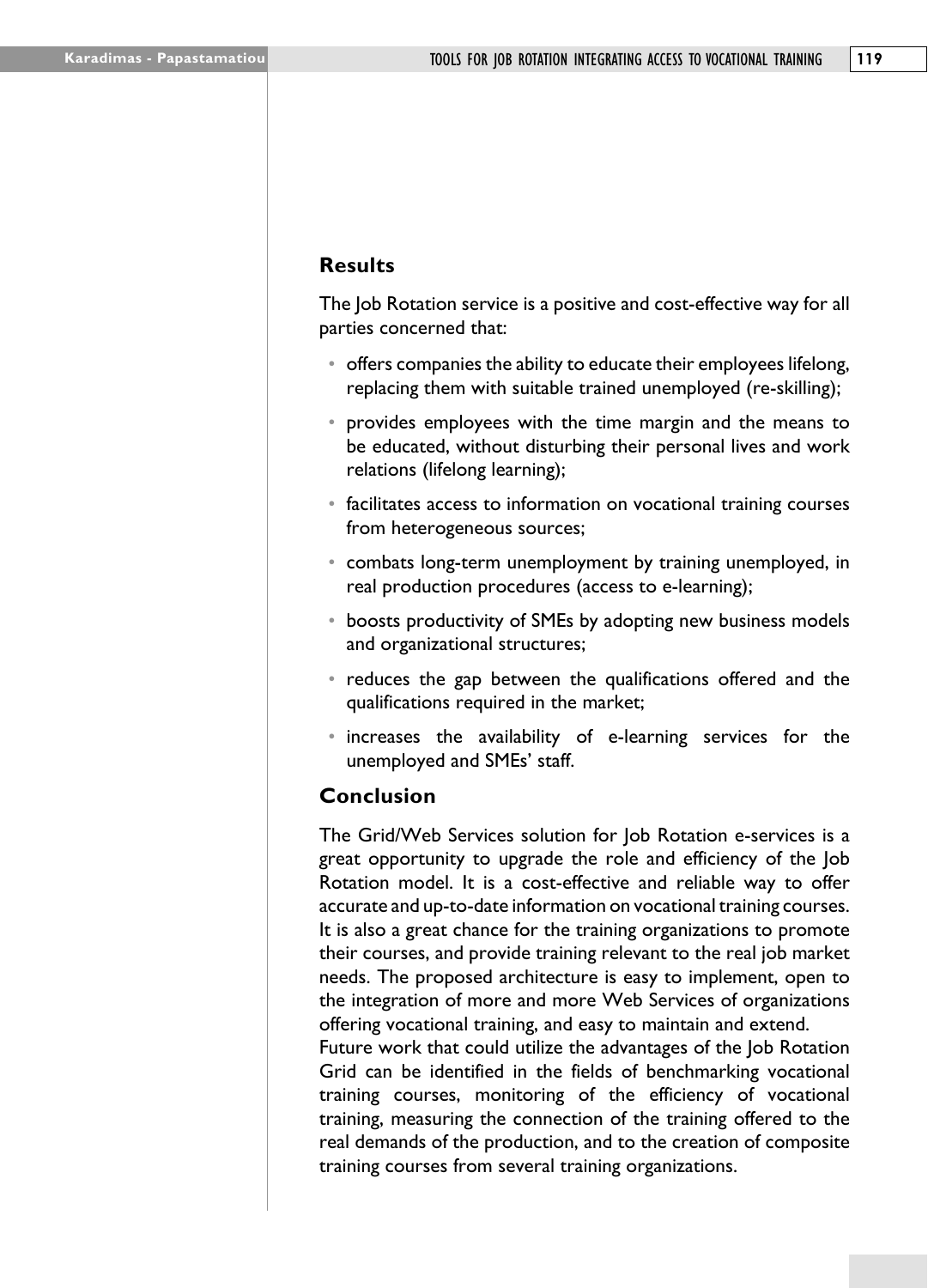## **References**

ADAPT (2006), *The challenges facing Europe's small firms*, http://ec.europa.eu/ employment\_social/esf/en/public/adapt/en/intro.htm [Last retrieved November 2006]

AMU-Center Nordjylland (2006), *Faktor 2007*, EQUAL Common Database https://equal.cec.eu.int/equal/jsp/dpComplete.jsp?cip=DK&national=25

AMU Nordjylland (2003), *SOS-MX Social and health mainstreaming experimentarium*, EQUAL Common Database

https://equal.cec.eu.int/equal/jsp/dpComplete.jsp?national=15&lang=el&cip=DK

EQUAL (2007), http://ec.europa.eu/employment\_social/equal/index\_en.cfm

Eriksson Tor, Ortega Jaime (2004), *The adoption of Job Rotation: testing the theories*, Aarhus School of Business, Department of Economics [Working Papers n. 04-3], http://www.hha.dk/nat/wper/04-3\_tor.pdf

Foster Ian, Kesselman Carl, Nick Jeffrey M., Tuecke Steven (2002) *An open Grid services for distributed systems integration*, "Computer", V. 35, n. 6, pp. 37-46, http://www.globus.org/alliance/publications/papers/ieee-cs-2.pdf

Foster Ian, Kesselman Carl, Tuecke Steven (2001), *The anatomy of the Grid: enabling scalable virtual organizations*, "International Journal of High Performance Computing Applications", V. 15, n. 3, pp. 200-222, http://www.globus.org/alliance/publications/papers/anatomy.pdf

Gannon Dennis, Ananthakrishnan Rachana, Krishnan Sriram, Govindaraju Madhusudhan, Ramakrishnan Lavanya, Slominski Aleksander (2002), *Grid Web Services and application factories*, in Berman Fran, Fox Geoffrey, Hey Anthony J. G. (eds.), *Grid computing: making the global infrastructure a reality*, Chapter 9, Indianapolis, IN, USA, Wiley Publishing Inc.

http://www.extreme.indiana.edu/xcat/publications/AppFactory.pdf

Gudgin Martin, Hadley Marc, Mendelsohn Noah, Moreau Jean-Jacques, Frystyk Nielsen Henrik (2003), *SOAP version 1.2 part 1: messaging framework*. 1st ed. W3C Recommendation, http://www.w3.org/TR/soap12-part1

All URLs checked December 2007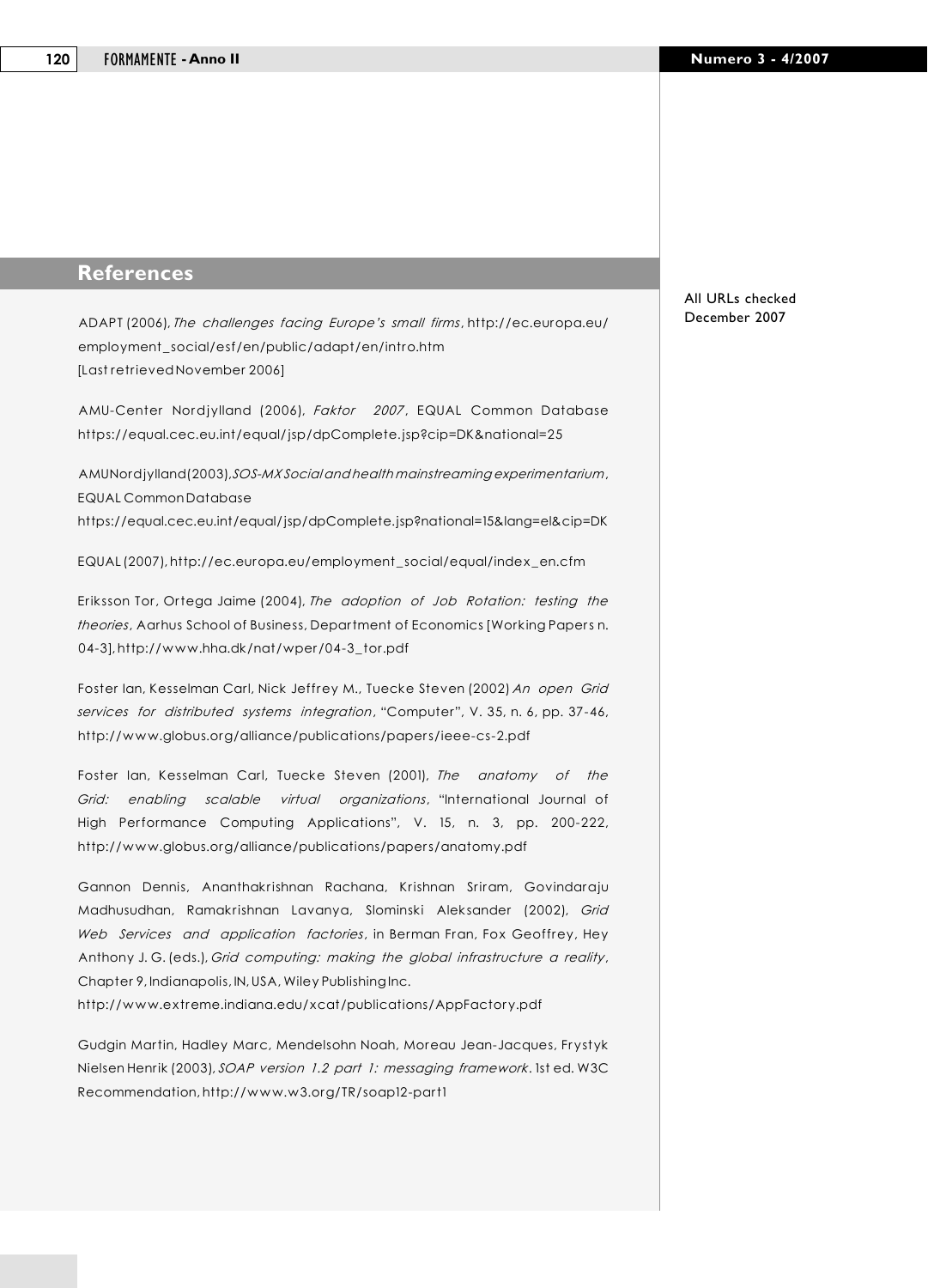Janssens Jos (2001), *Innovations in lifelong learning: capitalising on ADAPT*, Luxembourg, Office for Official Publications of the European Communities, CEDEFOP, Panorama Series 25-2002

http://www2.trainingvillage.gr/download/publication/panorama/5128\_en.pdf

Job Rotation (2003), *Programme implementation in Poland: Job Rotation in the Łodzkie Region*, http://www.jobrotation.de/archiv/file/40-1102588403.pdf

Oxford Insight A/S (2003), *Vasco da Gama*, EQUAL Common Database, https://equal.cec.eu.int/equal/jsp/dpComplete.jsp?cip=DK&national=7

WEA Job Rotation (2007), *An employer's guide*, Job Rotation Website, http://www.wea-ni.com/jr

W3C Working Group Note (2004), *Web Services architecture*, Booth David, Haas Hugo, McCabe Francis (eds.) http://www.w3.org/TR/2004/NOTE-ws-arch-2004021

#### **Sintesi**

*L'acquisizione continua di conoscenza da parte dei propri impiegati è ormai una necessità imprescindibile per il mantenimento della competitività da parte delle imprese; la strategia che garantisce un aggiornamento continuo delle proprie risorse umane è senza dubbio il lifelong training, formazione erogata per tutta la durata della vita professionale dei lavoratori. Tuttavia, moltissimi impiegati, specialmente nelle piccole imprese, esitano a investire in attività formative di aggiornamento, temendo che si rallenti la regolare produttività. Per quanto riguarda invece i disoccupati, la loro preparazione è spesso inadeguata per un immediato inserimento professionale all'interno di compagnie avviate.*

Per assistere i disoccupati ad acquisire le competenze necessarie ad entrare nel *mercato del lavoro, e per aiutare le imprese nel processo di riqualificazione delle competenze professionali, senza interrompere la catena produttiva, viene presentato il modello della "rotazione professionale", detto Job Rotation. Si tratta di uno strumento che promuove sia attività professionali che formative, sostituendo gli impiegati fissi, durante la frequenza del corso di formazione, con disoccupati che vengono formati sul campo. Il modello è implementato da un modulo online, detto Job Rotation e-service, che gestisce le attività legate al sistema delle rotazioni professionali, fornendo un doppio servizio di ricerca e di assistenza, che provvede sia a segnalare*